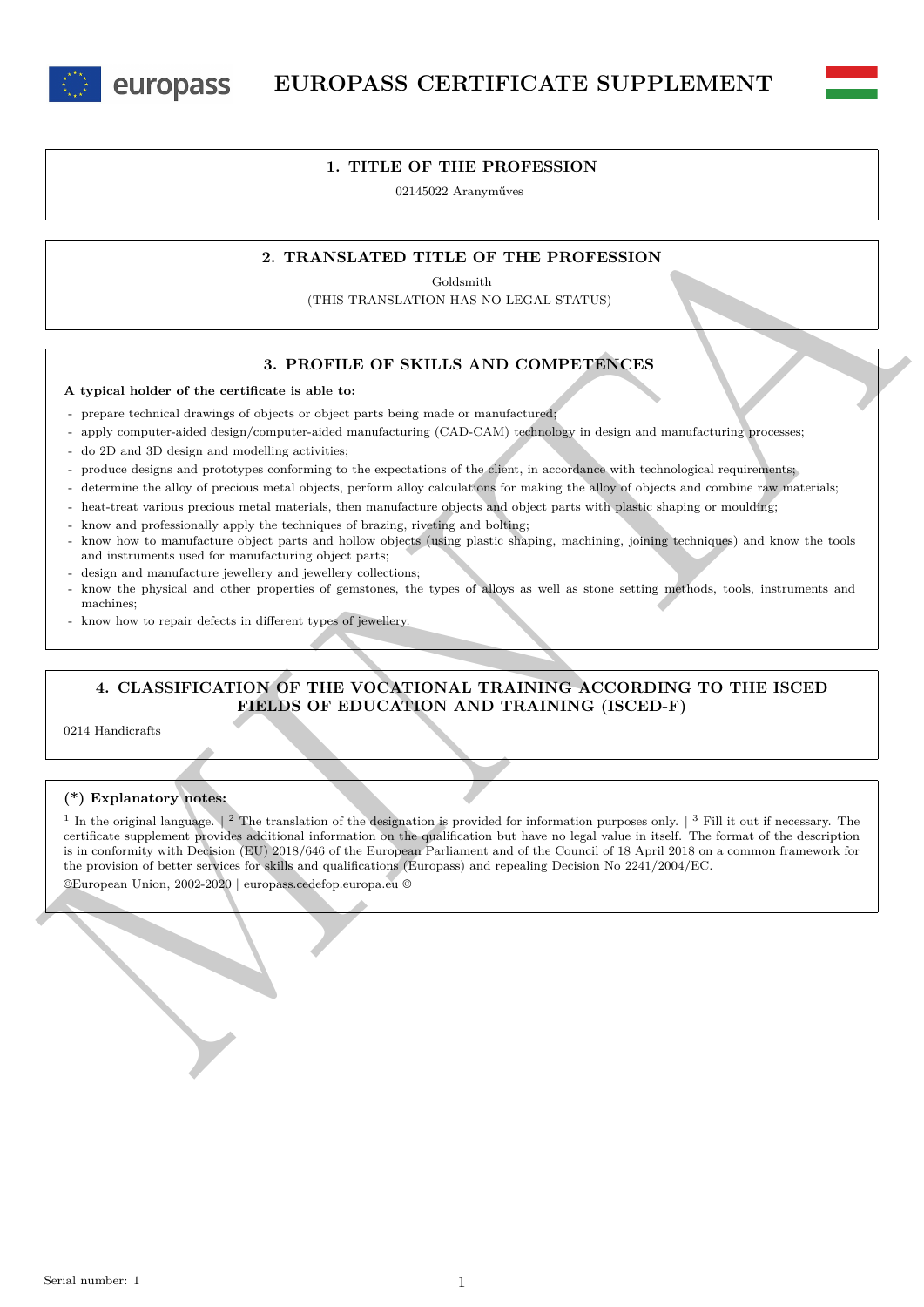| Name and status of the authority issuing the<br>certificate                                                            | Name and status of the national/regional authority<br>providing accreditation/recognition of the certificate                                             |
|------------------------------------------------------------------------------------------------------------------------|----------------------------------------------------------------------------------------------------------------------------------------------------------|
|                                                                                                                        | Ministry for Innovation and Technology                                                                                                                   |
| Level of the certificate (national or international)                                                                   | Grading scale / Pass requirements                                                                                                                        |
| NQF level: 5                                                                                                           | Five -grade: 5 excellent                                                                                                                                 |
| EQF level: 5                                                                                                           | $\overline{4}$<br>good<br>3 <sup>1</sup><br>satisfactory                                                                                                 |
| Digital Competence Framework level: 5                                                                                  | $\boldsymbol{2}$<br>pass                                                                                                                                 |
|                                                                                                                        | fail<br>$\mathbf{1}$                                                                                                                                     |
| Certificate number: CXK A                                                                                              | Designation of the theoretical and practical subjects of<br>the vocational qualification examination and their grades<br>according to a five-grade scale |
| Serial number: 123456                                                                                                  | $_{\rm oral}$                                                                                                                                            |
| Certificate issue date:                                                                                                | Theory, style and history of goldsmithing<br>100%<br>5                                                                                                   |
|                                                                                                                        | Professional portfolio<br>and<br>presentation<br>of<br>the<br>100%<br>5<br>goldsmithing examination work                                                 |
| 2022.05.05                                                                                                             |                                                                                                                                                          |
|                                                                                                                        | practical<br>Goldsmithing practical examination<br>100%<br>5                                                                                             |
|                                                                                                                        |                                                                                                                                                          |
|                                                                                                                        | Result of the qualification examination<br>100%<br>5                                                                                                     |
| Access to next level of education/training                                                                             | <b>International agreements</b>                                                                                                                          |
| Other information concerning the vocational training process                                                           |                                                                                                                                                          |
| Legal basis                                                                                                            |                                                                                                                                                          |
| Education and Training Act,<br>Government Decree 11/2020 (II. 7.) on the Implementation of the Act on Adult Education. | Government Decree 319/2020 (VII. 1.) on the amendment of Government Decree 12/2020 (II. 7.) on the Implementation of the Vocational                      |
|                                                                                                                        |                                                                                                                                                          |
|                                                                                                                        |                                                                                                                                                          |
|                                                                                                                        |                                                                                                                                                          |